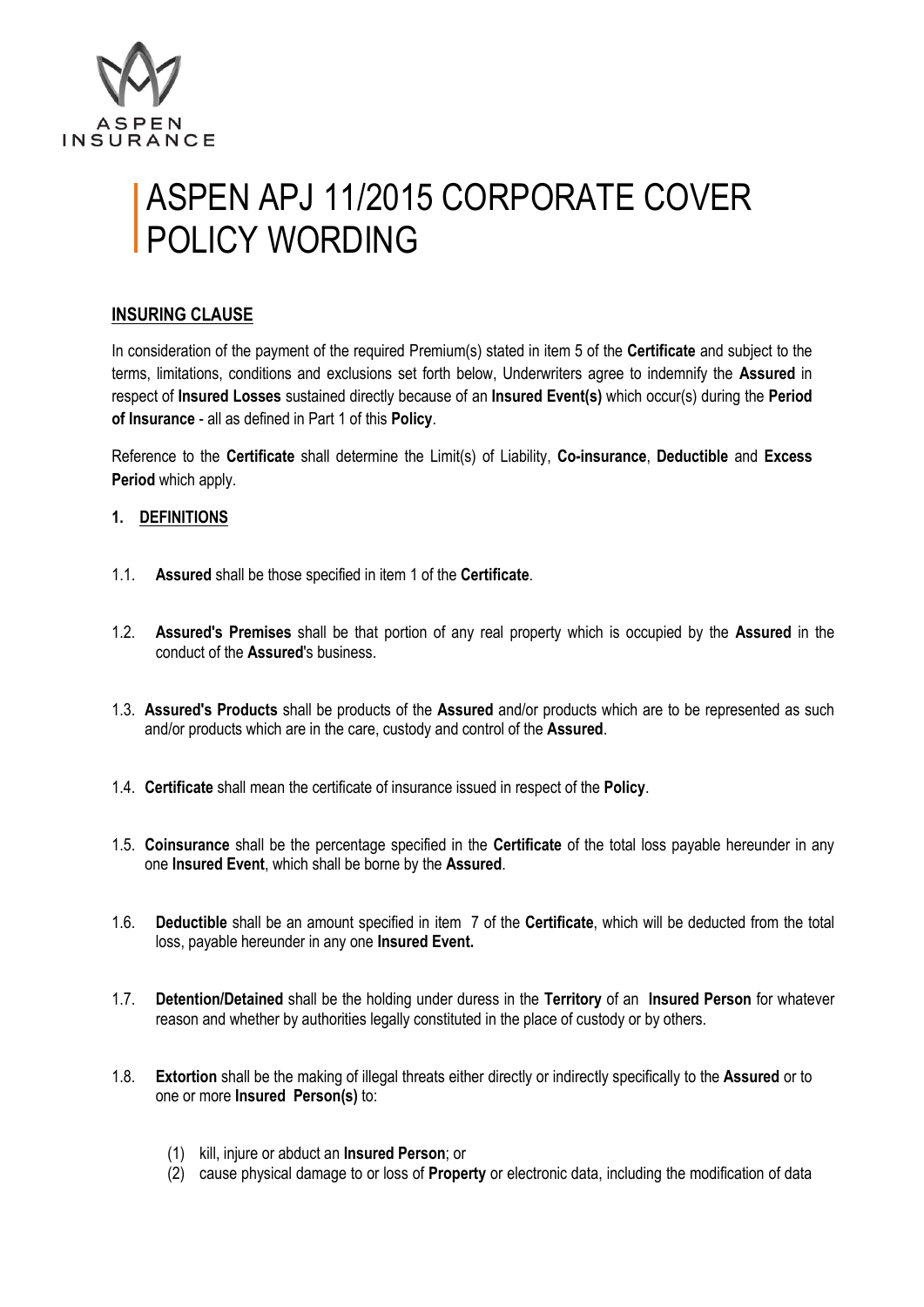

or denial of access to computer or network services' ; or

- (3) disseminate, divulge or utilise **Trade Secrets** or any personal, private or confidential data on or about the **Assured** or an **Insured Person**; or
- (4) introduce a computer virus, worm, logic bomb or Trojan Horse into the **Assured's** computer systems which indiscriminately replicates itself and automatically disseminates itself causing damage, destruction, erasure, alteration or corruption of computerised data

by persons who then demand specifically from assets of the **Assured** or an **Insured Person** a **Ransom** as a condition of not carrying out such threats.

- 1.9. **Hijack/Hijacked** shall be the illegal holding under duress for a period in excess of four hours, of an **Insured Person** whilst travelling in the **Territory** by any form of transport, whether held on or forcibly removed from, that form of transport.
- 1.10. **Informant** shall be a person providing information not otherwise available and solely in return for monetary payment and/or other award by the **Assured**.
- 1.11. **Insured Event** shall be a **Kidnap** or **Extortion** or **Product Extortion** or **Detention** or **Hijack** or a series of connected acts thereof. If it is evident from the demand(s) or the making of such demand(s) that the **Kidnap(s)** and/or **Extortion(s)** and/or **Product Extortion(s)** and/or **Detention(s)** and/or **Hijack(s)** are or were carried out in furtherance of one another, they shall be deemed to be connected and to constitute a single **Insured Event**. Nevertheless, there shall be no liability hereunder in respect of a series of **Kidnap(s)** or **Extortion(s)** or **Product Extortion(s)** or **Detention(s)** or **Hijack(s)** the first of which began before the **Period of Insurance**.
- 1.12. **Insured Losses** shall be losses covered by Part 2 of this **Policy**.
- 1.13.**Insured Person** shall be:
	- (1) the person(s) specified in the **Schedule**;
	- (2) the spouse domestic partner or fiancé(e), niece, nephew, or a relative or a lineal descendant or living ancestor, or the spouse of such lineal descendant or ancestor including step-parents, stepchildren, step siblings, foster children and adopted children, adopted parents and spouses thereof, of either an **Insured Person** or the spouse of an **Insured Person**;
	- (3) a guest of the **Assured** while on the **Assured's Premises**, or on board any vehicle or aircraft or waterborne vessel owned or leased by the **Assured** or an **Insured Person**;
	- (4) a person normally resident or employed in the household and/or the grounds of an **Insured Person**;
	- (5) a guest in the home of an **Insured Person**;
	- (6) a person who is temporarily employed for the sole purpose of negotiating and/or delivering a **Ransom**.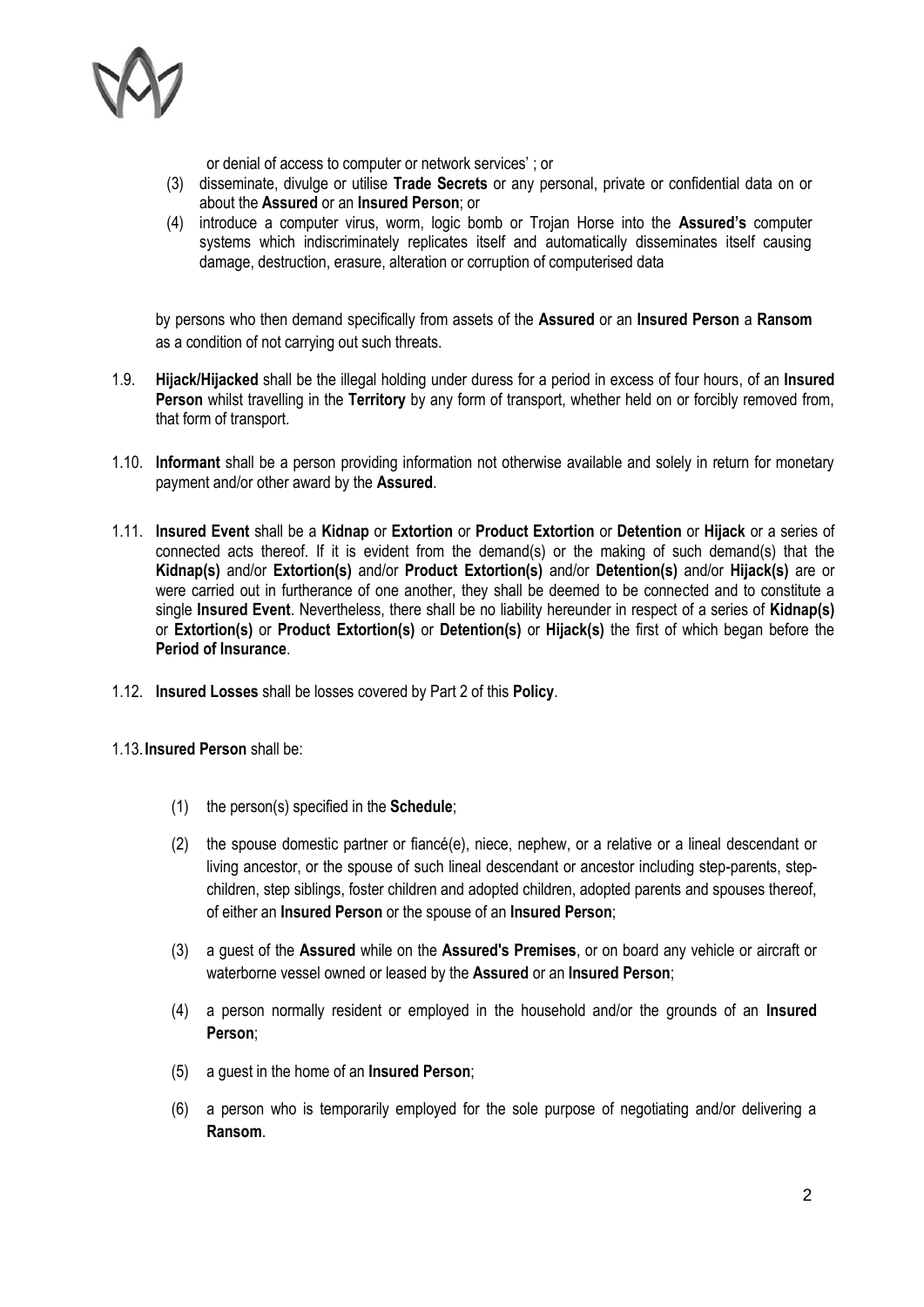

- 1.14. **Investigating Accountants** shall be the firm of accountants specified in the **Schedule**. In the event that this firm declares itself unable to act in this capacity for any reason including potential conflict of interest, **Response Consultants** shall appoint another firm of similar standing in the accountancy profession.
- 1.15. **Kidnap/Kidnapped** shall be the illegal, actual or alleged, taking in the **Territory** and holding captive of one or more **Covered Person(s)** by a person(s) who then demand(s) payment specifically from assets of the **Assured** or an **Insured Person**, of a **Ransom** as a condition of the release of such captive(s).
- 1.16. **Loss of Extremity** shall be the permanent physical separation or total and irrecoverable use of a digit or part thereof or an ear, nose or genital organ or part thereof by deliberate mutilation.
- 1.17. **Loss of Hearing** shall be loss of hearing in one or both ears which is certified as being entire and irrevocable by a qualified ear, nose and throat specialist and approved by Underwriters.
- 1.18. **Loss of Limb** shall be loss by separation or total and irrecoverable use of a hand at or above the wrist or a foot at or above the ankle.
- 1.19. **Loss of Sight** shall be loss of sight of one or both eyes which is certified as being entire and irrevocable by a qualified medical practitioner specialising in ophthalmology and approved by Underwriters.
- 1.20. **Loss of Speech** shall be the loss of speech which is certified as being entire and irrevocable by a qualified medical practitioner specialising is laryngology and approved by Underwriters.
- 1.21. **Period of Insurance** shall as stated in the **Schedule**.
- 1.22. **Permanent Total Disablement** shall be disablement which necessarily and continuously disables an **Insured Person** from attending to all material aspects of his normal business or occupation for a period of six consecutive calendar months and, at the end of such period is certified by two qualified medical practitioners approved by Underwriters as being beyond hope of improvement. If the **Insured Person** has no business or occupation the disablement must confine him immediately and continuously to the house and disable him from attending to his normal duties.
- 1.23. **Personal Financial Loss** shall be monetary loss suffered by an **Insured Person** solely as a direct result of the physical inability of a **Kidnap** or **Extortion** or **Detention** or **Hijack** victim to attend to his personal financial matters.
- 1.24. **Policy** shall mean this policy of Special Accident Insurance as numbered in the **Schedule**.
- 1.25. **Product Extortion** shall be the making of illegal threats to the **Assured**, or the production of publicity that, the **Assured's Products** will be or have been contaminated, polluted or rendered substandard, by persons who demand a **Ransom** specifically from assets of the **Assured** or of an **Insured Person**,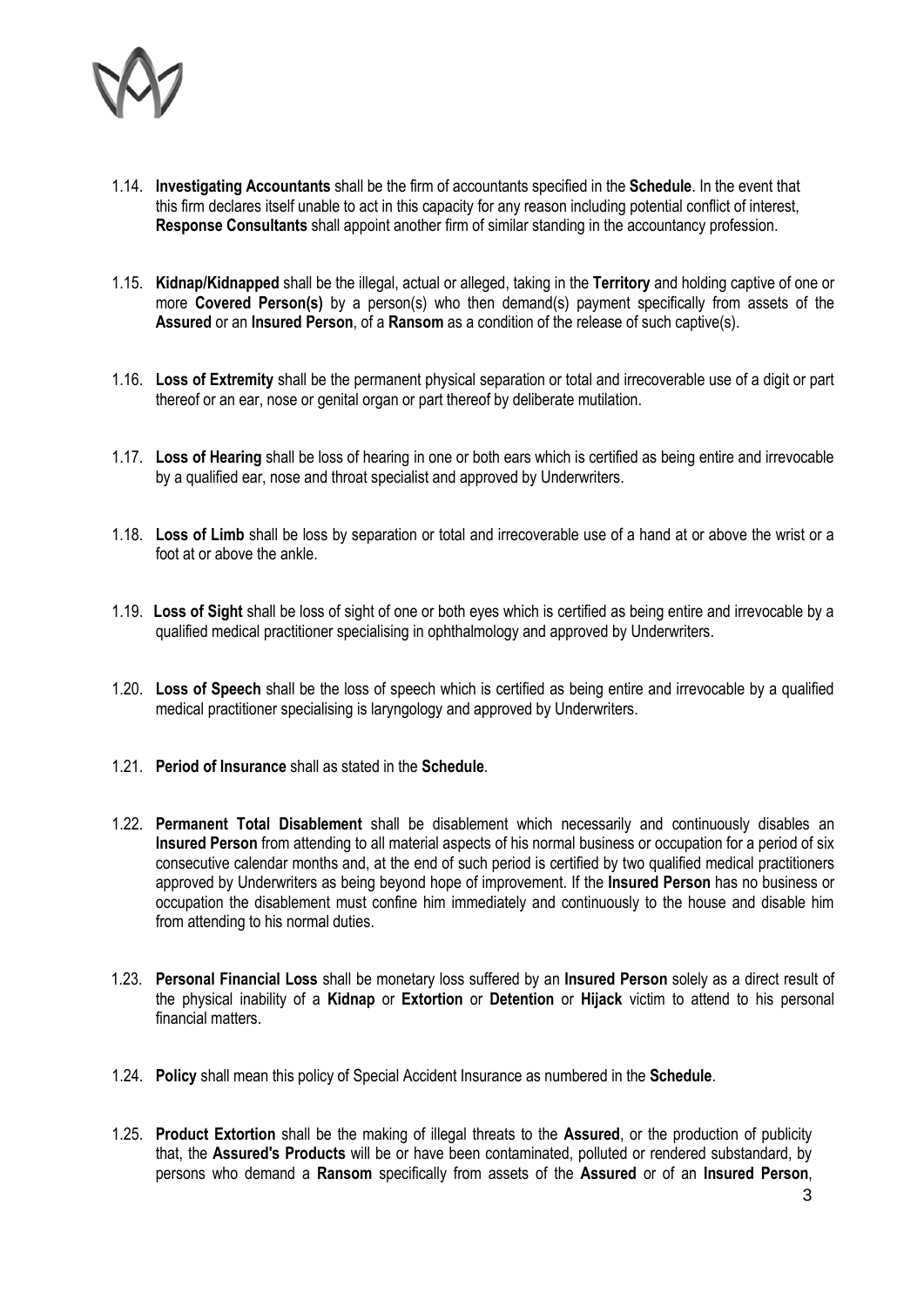

either:-

- (1) as a condition of not carrying out such threats, or
- (2) before providing further information about the affected **Assured's Products**.
- 1.26. **Property** shall be buildings (including fixtures, fittings, works of art and other contents), computer hardware and software, plant and equipment (whether fixed or mobile), aircraft, vehicles and private pleasure vessels), and bloodstock and livestock, whetherowned, leased or, as appropriate, licensed by the **Assured** or an **Insured Person** for which the **Assured** or the **Insured Person** is legally liable.
- 1.27. **Ransom** shall be cash and/or marketable goods, property, monetary instruments, securities or services surrendered or to be surrendered by or on behalf of the **Assured** or Insured **Person(s)** to meet a **Kidnap** or **Extortion** or **Products Extortion** demand.
- 1.28. **Schedule** shall mean the schedule of insurance issued in respect of the **Policy**.
- 1.29. **Territory** shall be as specified in item 4 of the **Schedule**.
- 1.30. **Trade secrets** shall be information (including formula, pattern, compilation of data, program, device, method, technique or process), which:
	- (1) is particular to the **Assured** or an **Insured Person** in the conduct of its business; and
	- (2) for reasons of its potential commercial value to others, the **Assured** makes constant and conscious efforts not to disclose to any third party.
	- (3) is any information that the **Assured** holds under a duty of confidence
- 1.31. **Response Consultants** shall be the firm specified in the **Schedule** or as otherwise notified to the **Assured** or the **Assured's** broker from time to time.
- 1.32. Words in the Masculine gender shall include the Feminine

#### 2. **INSURED LOSSES** shall be:

- 2.1. **Ransom** which has been surrendered. In the case of marketable goods, property, monetary instruments, securities or services, Underwriters shall pay the actual cash value thereof at the time of surrender.
- 2.2. The loss in transit of a **Ransom** by actual damage, destruction, disappearance, confiscation, seizure, theft or wrongful abstraction while being conveyed to the order of such persons as have demanded it by any person who is duly authorised to do so by the **Assured** or an **Insured Person**.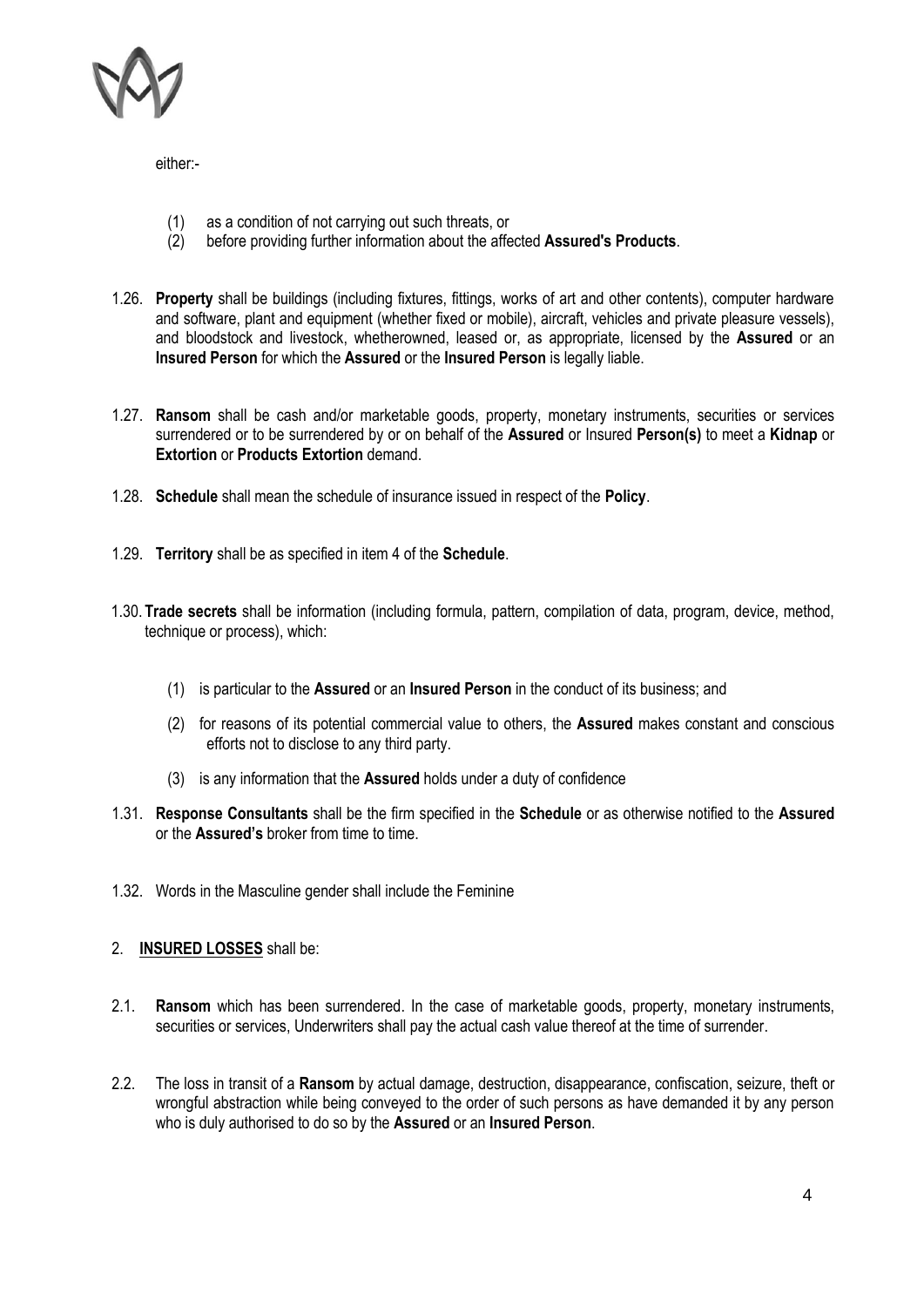

- 2.3. The fees and expenses of **Response Consultants,** or with the prior approval of Underwriters, other independent crisis management consultants, being necessarily incurred following and for the duration of an **Insured Event**.
- 2.4. **Additional Expenses**, being reasonable expenses necessarily incurred following and for the duration of, an **Insured Event** by the **Assured** or an **Insured Person(s)** and which shall comprise:
	- (1) fees and expenses of an independent negotiator engaged by the **Assured** with the prior authorisation of Underwriters;
	- (2) fees and expenses of an independent public relations consultant and/or product recall consultant and/or interpreter;
	- (3) costs of travel and accommodation incurred by the **Assured** or **Insured Person**;
	- (4) the costs of travel of a **Kidnap** and/or **Detention** and/or **Hijack** victim and his family to the country of which the victim is a national and the travel costs of a replacement of a **Kidnap** and/or **Detention** and/or **Hijack** victim and his family to the country in which the **Kidnap** and/or **Detention** and/or **Hijack**  occurred. These costs shall only apply once per **Insured Person** per **Kidnap** and/or **Detention** and/or **Hijack**;
	- (5) Usual and customary fees for independent psychiatric and/or medical and/or dental care and/or legal advice incurred during the **Insured Event** and within thirty six months following the release of the victim;
	- (6) reward paid by the **Assured** or an **Insured Person** to an **Informant** for information which directly assists the **Assured** or **Insured Person** in their negotiations and/or assists to obtain the safe release of a **Kidnap** or **Detention** or **Hijack** victim;
	- (7) **Personal Financial Loss** as defined in 1.23;
	- (8) 100% of a **Kidnapped** or **Detained** or **Hijacked Insured Person's** gross salary including bonuses, commissions, costs of living adjustments, foreign tax reimbursements, pension and/or welfare contributions and allowances which were contractually due or could reasonably be expected based on past performance at the time the **Insured Event** occurs and for sixty consecutive days following their release. With respect to **Detention** only, Underwriters' liability shall be for a period of seventy two consecutive months;
	- (9) 100% of a relative of a **Kidnapped** or **Detained** or **Hijacked Insured Person's** total foregone remuneration including bonuses, commissions, cost of living adjustments, foreign tax reimbursements, pension and/or welfare contributions and allowances which were contractually due or could reasonably be expected based on past performance at the time the **Insured Event** occurs, who leaves their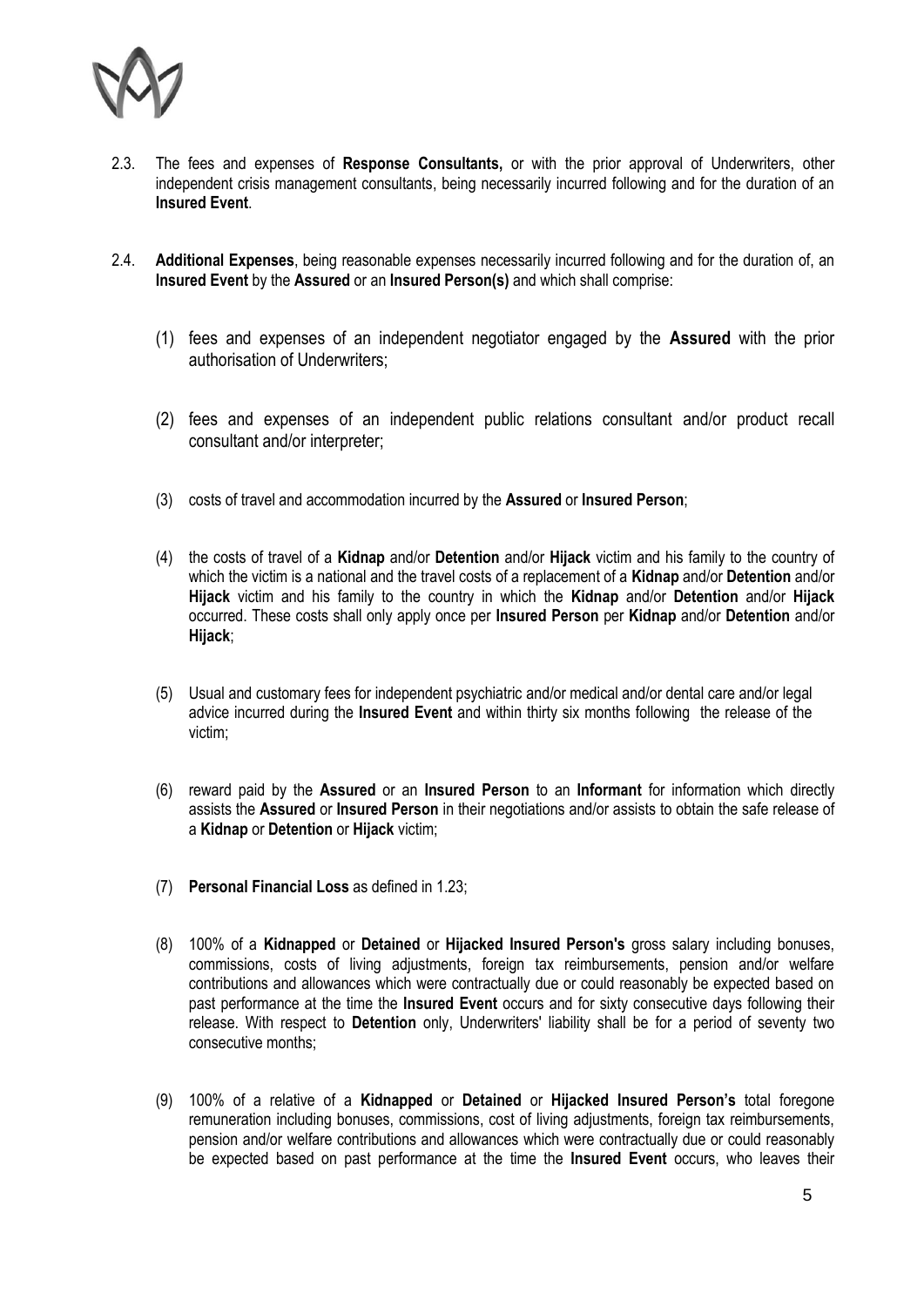

employment in order to assist in the negotiations for the release of the victim, and for sixty consecutive days following their release. With respect to **Detention** only, Underwriters' liability shall be for a period of seventy two consecutive months;

- (10) 100% of the gross salary including bonuses and allowances for a temporary replacement of a **Kidnapped** or **Detained** or **Hijacked Insured Person** for the duration of the **Kidnap** or **Detention** or **Hijack** and sixty consecutive days thereafter, up to but not exceeding the **Kidnapped** or **Detained** or **Hijacked Insured Person's** salary at the time that the **Kidnap** or **Detention** or **Hijack** occurs. With respect to **Detention** only, Underwriters' liability shall be for a period of seventy two consecutive months;
- (11) the costs incurred by the **Assured** for the salaries of employees specifically designated to assist in negotiating on any **Insured Event**, not to exceed the employees' base rate of pay plus bonuses and allowances, along with all other reasonable expenses solely and directly incurred in connection with such negotiations, provided that the **Assured** forwards an itemised account of such employees' time, services and expenses;
- (12) job retraining costs for the **Kidnap** or **Detention** or **Hijack** victim, including but not limited to the salary of the **Kidnap** or **Detention** or **Hijack** victim while being re-trained and the costs of external training;
- (13) sums payable by way of interest on loans raised specifically to meet an **Insured Loss** and in respect of amounts subsequently reimbursed hereunder. For the purposes of calculating interest it shall be considered that the beginning of the period of such loans shall commence no more than seven days prior to the surrender of the **Ransom** and shall cease within seven days of the **Assured** receiving reimbursement of the same from Underwriters. Interest rates shall be calculated at up to the Federal Reserve Bank of New York's Discount Rate plus 5%;
- (14) costs, fees and expenses of temporary security measures and security guards temporarily retained solely and directly for the purpose of protecting **Insured Person(s)** and the **Assured's Property** located in the country where an **Insured Event** has occurred and on the specific recommendation of**Response Consultants**;
- (15) costs of communication equipment, recording equipment and advertising incurred solely and directly to obtain the release of a **Kidnapped, Hijacked** or **Detained Insured Person** or required during an **Extortion or Product Extortion;**
- (16) rest and rehabilitation expenses including meals and recreation incurred by the **Kidnap** and/or **Detention** and/or **Hijack** victim and his spouse and/or children within eighteen months following the release of the **Kidnap** and/or **Detention** and/or **Hijack** victim. Underwriters' liability shall not exceed that shown in the **Schedule**;
- (17) fees and expenses of independent forensic analysts engaged by the **Assured**;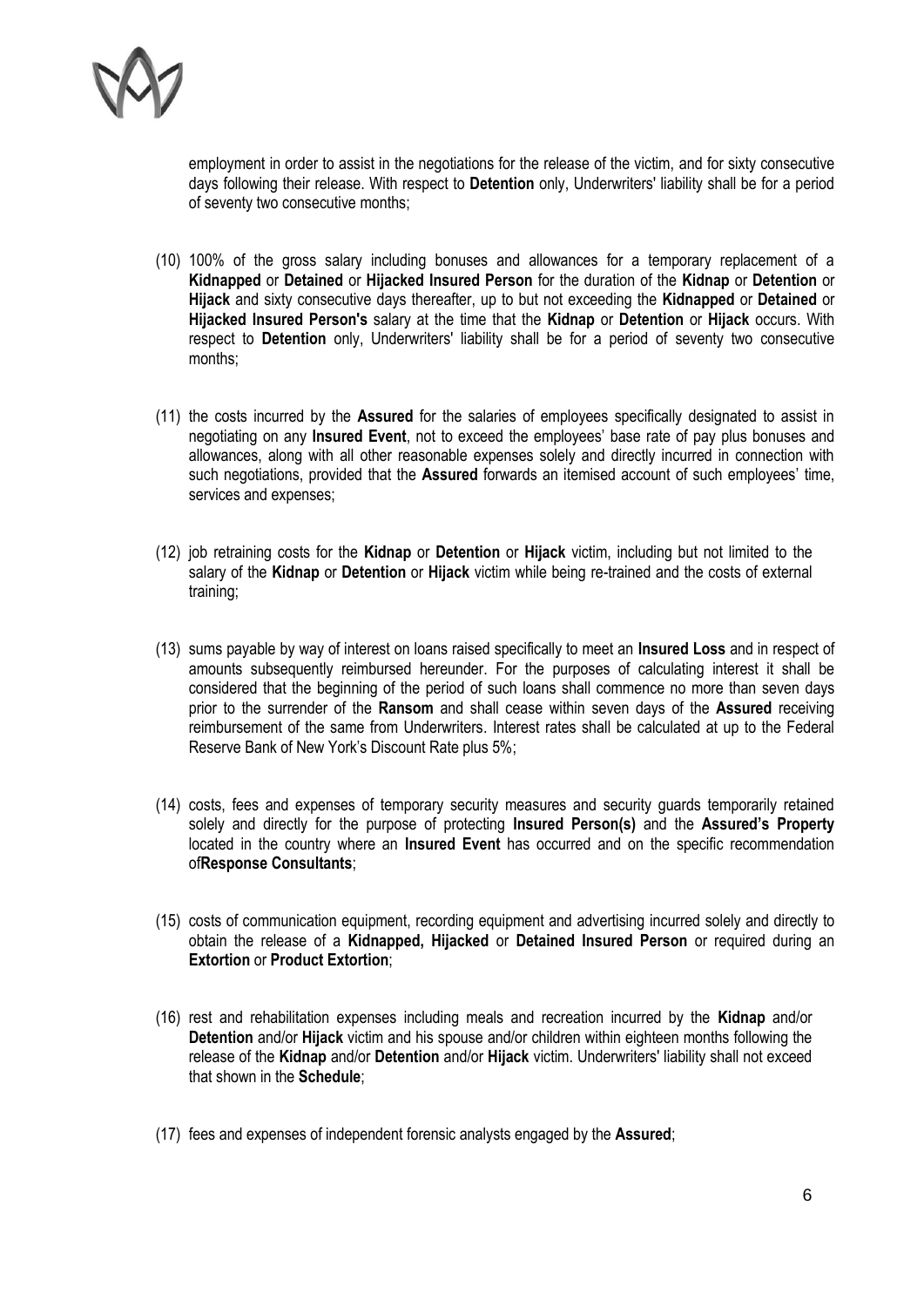

- (18) costs of cosmetic or plastic surgery which is required to correct any permanent disfigurement sustained by an **Insured Person** solely and directly as a result of an **Insured Event**;
- (19) costs of repatriation of the body of the **Kidnap** or **Detention** or **Hijack** victim in the event of their death during an **Insured Event;**
- (20) the costs of burial or cremation of the **Kidnap** or **Detention** and or **Hijack** victim incurred in the event of death during an **Insured Event**;
- (21) costs of child care incurred directly and necessarily as a result of a **Kidnap** and/or **Hijack** and/or **Detention**;
- (22) expenses as a result of a search for explosives or other harmful materials on the **Assured's Premises**, including but not limited to evacuation and transport costs. Underwriters' liability is limited to such expenses provided that the **Assured's Premises** have been closed for a period in excess of three consecutive days and Underwriters shall not be liable for any expenses incurred after the **Assured's Premises** have been closed for a period of more than thirty consecutive days;
- (23) costs of electronic sweeps for bugs or other electronic listening devices on the **Assured's Premises**;
- (24) all other reasonable expenses incurred by the **Assured** or **Insured Person(s)** in negotiating the release of the victim of an **Insured Event** but only with prior written approval of Underwriters.
- 2.5. **Personal Accident** which shall be the **Loss of Extremity, Loss of Limb, Loss of Sight, Loss of Speech, Loss of Hearing, Permanent Total Disablement** or death sustained by an **Insured Person(s)** solely and directly as a result of an I**nsured Event** or an attempted **Insured Event** provided that such injury causes his death or disablement within thirty six calendar months from the date of the incident. The Sums Insured shall be those specified in item 6.vi. of the **Schedule**.

If an **Insured Person** disappears during the **Period of Insurance** and such **Insured Person's** body is not found within twelve months after such **Insured Person's** disappearance and sufficient evidence is produced satisfactory to Underwriters that leads Underwriters inevitably to the conclusion that such **Insured Person** sustained death solely and directly as a result of an **Insured Event**, Underwriters will pay the death benefit as specified the **Schedule** under this insurance provided that the person or persons to whom such a sum is paid shall sign an undertaking to refund such sum to us if the **Insured Person** is subsequently found to be living.

For the purposes of Section 2.5 (Insured Loss - Personal Accident), an **Insured Person** shall also include bodyguards and vehicle operators whilst employed by the **Assured** or an existing **Insured Person** during an **Insured Event**. The Limits of Liability for such bodyguards and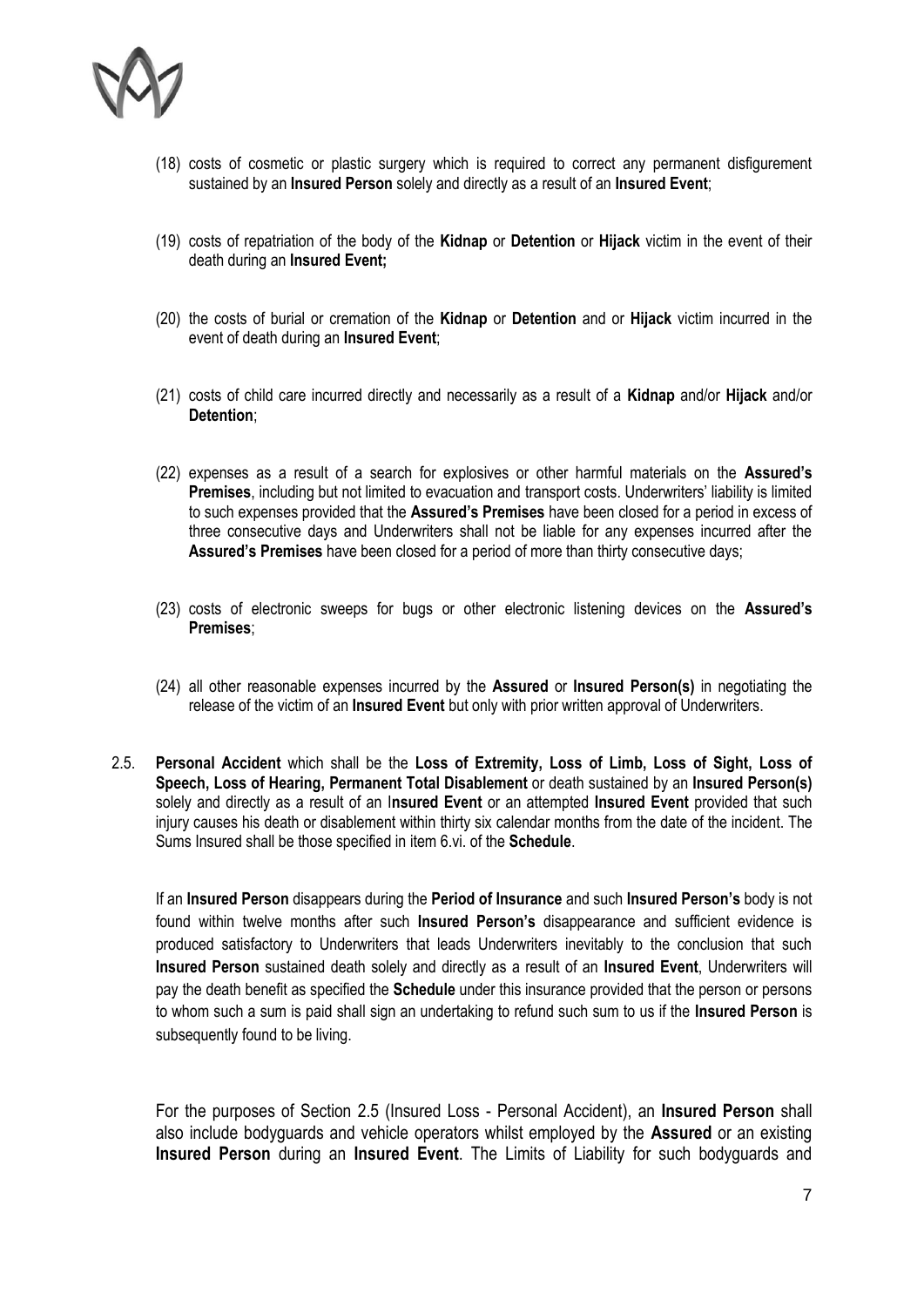

vehicle operators shall not exceed 20% of the Limit of Liability**]**specified in the **Schedule]**

- 2.6. **Legal Liability**, being settlements made by the **Assured** or awards, fees and judgements imposed upon and paid by the **Assured** as a result of an action for damages brought by or on behalf of any **Insured Person(s)** or his or their legal representative or shareholders solely and directly as a result of a **Kidnap** and/or **Extortion** and/or **Detention** and/or **Hijack**. However:
	- (1) the **Assured** shall neither admit any liability for, not settle any claim, nor incur any costs or expenses without the prior authorisation of Underwriters;
		- (2) Underwriters shall have the right to defend any such suit against the **Assured** and may make whatever investigation and settlement of any claim or suit they deem expedient and the law allows, and the **Assured** shall co-operate fully with Underwriters in all things in connection therewith.

Defence costs incurred by Underwriters, or with their prior authorisation, are payable in addition to the limit for **Legal Liability** as specified in the **Schedule**. However, if the total amount for all settlements awards and judgements to which such costs refer exceeds this limit, this **Policy** shall pay only that proportion of defence costs which the limit bears to the total of such settlements, awards and judgements.

### **3. CONDITIONS**

3.1. When an **Insured Event** has occurred or is believed to have occurred, the **Assured** shall as a condition precedent to liability;

(1) inform Underwriters and **Response Consultants**and provide whatever information is required as soon as is practicable and notify or allow **Response Consultants**to notify the appropriate authorities responsible for law enforcement in the country where an **Insured Event** has occurred of the **Ransom** demand as soon as may be considered practicable having due regard for the personal safety of the **Insured Person(s)**;

- (2) before agreeing to the payment of any **Ransom**, make every possible effort to:
	- a) determine that the **Insured Event** has actually occurred and is not a hoax.
	- b) ensure that a senior official of the **Assured** agrees to the payment of the **Ransom**.

(3) when requesting the reimbursement hereunder of a **Ransom**, be able to demonstrate that such **Ransom** had been surrendered under duress.

3.2. The **Assured** shall use due diligence and do and concur in doing all things reasonably practicable to avoid or diminish any **Insured Losses** whilst having regard to the safety of the **Insured Person(s)**.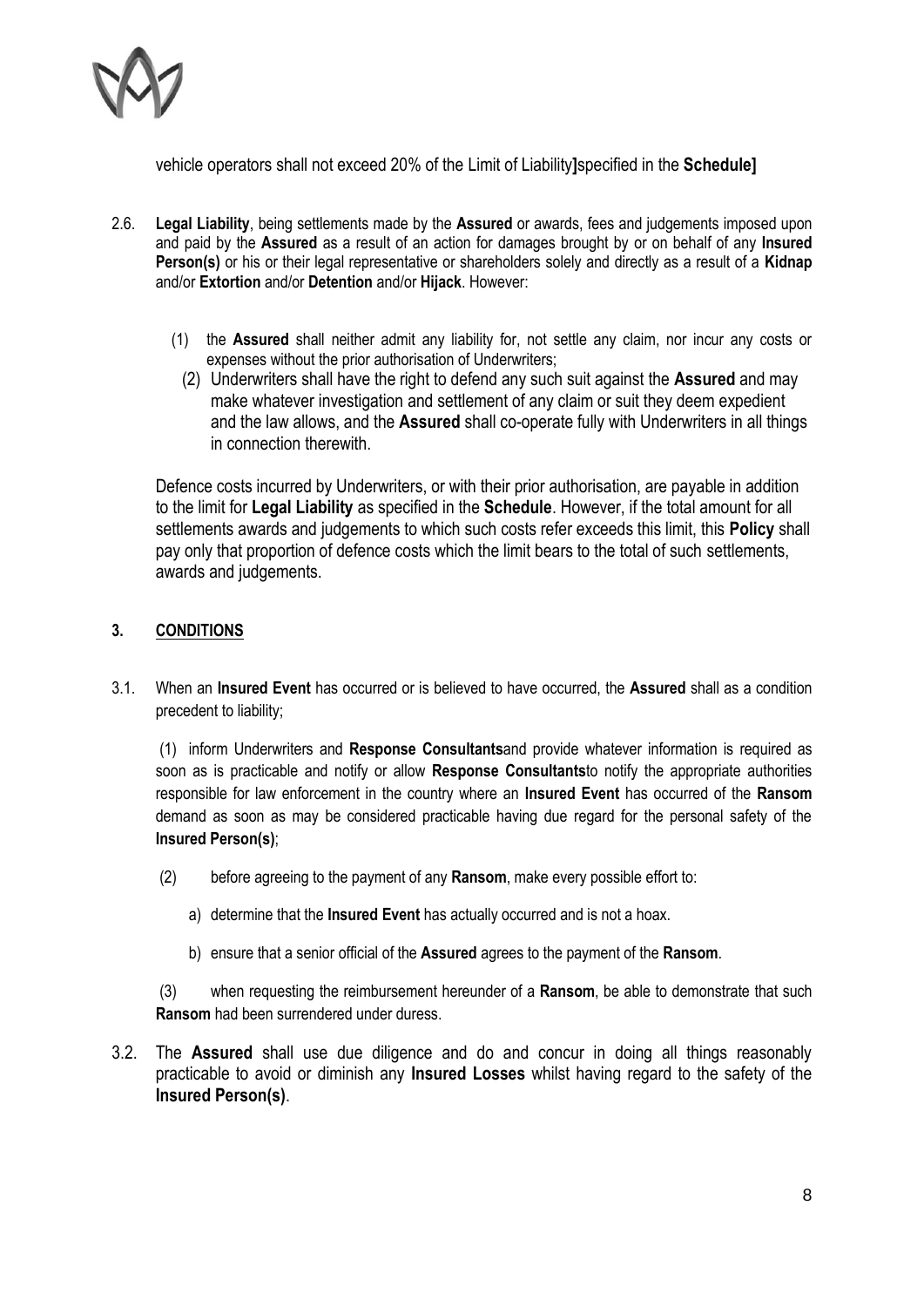

- 3.3. The **Assured** and **Insured Person(s)** must at all times use best endeavors to ensure that knowledge of the existence of this insurance is restricted as far as possible.
- 3.4. In the event of any payment under this **Policy**, Underwriters shall be subrogated to the extent of such payment to all the **Assured's** or **Insured Person's** rights of recovery and the **Assured** or **Insured Person(s)** shall execute all papers required and shall do everything necessary to enable Underwriters to bring suit in the name of the **Assured** or **Insured Person**.
- 3.5. Underwriters' liability hereunder shall in all cases be limited to the amount shown in the **Schedule**. Specifically, but without limiting the generality of the foregoing, Underwriters' liability shall not be increased because:
	- (1) the **Assured** may comprise or include more than one legal entity. If more than one legal entity is named in this **Policy**, only the first-named **Assured** shall have any right to make, adjust, receive or enforce payment of any claim;
	- (2) of renewal of this **Policy**. Underwriters' liability shall not be cumulative from one **Period of Insurance** to another;
	- (3) of any other reason whatsoever beyond those elements covered in 3.5 (1) and 3.5 (2).
- 3.6. Reference to the Debit Note which attaches to this **Policy** shall be made to determine the number of days from the inception date or in respect of any additional or instalment premium within which the **Assured** undertakes that Premium as specified in the Schedule will be paid in full to APJ Asset Protection Jersey Ltd by the **Assured's** broker's.

If the Premium due under this **Policy** has not been so paid to APJ Asset Protection Jersey Ltd within this time-frame, APJ Asset Protection Jersey Ltd shall have the right to cancel this **Policy** by notifying the **Assured** via the **Assured's** broker in writing.

In the event of cancellation, Premium is due to APJ Asset Protection Jersey Ltd on a pro rata basis for the period for which Underwriters are on risk, but the full policy Premium shall be payable to Underwriters in the event of a **Insured Loss** prior to the date of cancellation. It is agreed that APJ Asset Protection Jersey Ltd shall give not less than 30 days prior notice of cancellation to the **Assured** or their broker.

- 3.7. No assignment of the **Assured's** interest hereunder shall be binding on Underwriters, unless and until their written consent thereto has been obtained and endorsed hereon.
- 3.8. In the event of an **Insured Loss**, the payment of an **Insured Loss** by Underwriters will be made in United States Dollars unless the **Assured** and Underwriters otherwise agree. In the event that **Insured Loss**(**es**)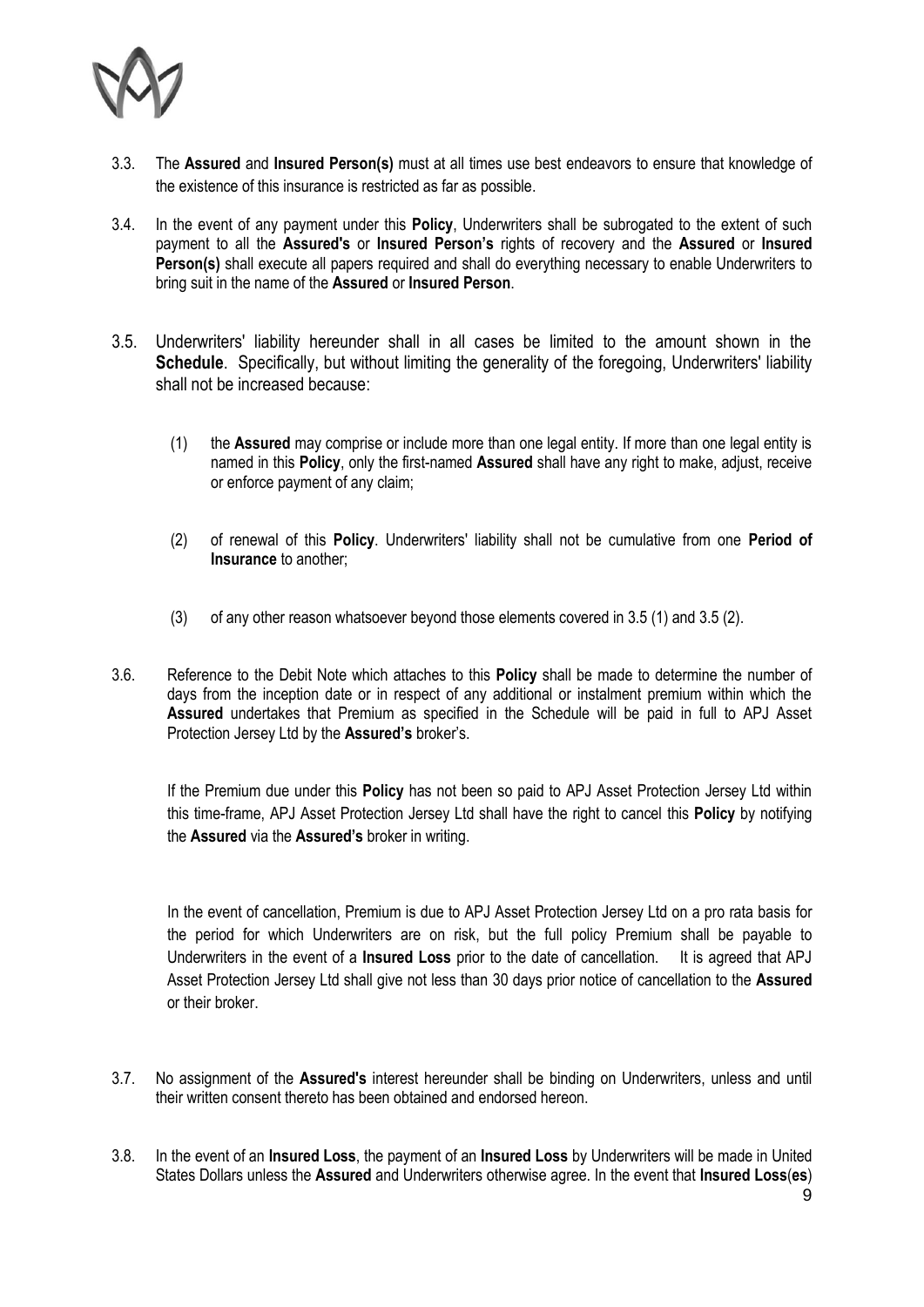

are incurred by the **Assured** or **Insured Persons** in a currency other than United States Dollars, Underwriters will apply the relevant exchange rate published by the Financial Times in London, on the date(s) the **Insured Loss(es)** is/are incurred or paid by the **Assured** or **Insured Person**.

- 3.9. Notice to any agent or knowledge possessed by any agent or by any other person shall not effect a waiver or a change in any part of this **Policy**, or prevent Underwriters from asserting any right under this **Policy**, nor shall the terms of this **Policy** be waived or changed except by endorsement to form part of this **Policy**.
- 3.10. Failure by Underwriters to exercise or enforce any rights hereunder will not be deemed to be a waiver of such rights nor operate so as to bar the exercise or enforcement thereof at any time thereafter.
- 3.11. Under Section 2.5 (Insured Loss Personal Accident) the following conditions apply:
	- (1) Any **Insured Person**, bodyguard or vehicle operator who suffers an incident which causes or may cause disablement within the meaning of this **Policy** must place himself under the care of a qualified medical practitioner approved by Underwriters as early as possible after the incident.
	- (2) Underwriters will not be liable to pay compensation unless the medical adviser(s) appointed by Underwriters shall be allowed as often as is thought necessary to examine the **Insured Person**, bodyguard or vehicle operator.
- 3.12. It is agreed that the **Assured** shall be automatically amended to include any newly acquired subsidiary whose gross revenue for the remaining **Policy** period from the date of acquisition is less than 20% of the **Assured's** declared annual revenue, provided that in respect of the newly acquired subsidiary there are no known or reported threats or **Insured Events** confirmed for up to five years prior to and including the date of acquisition.

It is also agreed that the **Assured** shall be automatically amended to include any newly acquired subsidiary whose annual revenue is in excess of 20% of the **Assured's** declared annual revenue for a period of thirty consecutive days from the date of acquisition, provided that in respect of the newly acquired subsidiary there are no known or reported threats or **Insured Events** confirmed for up to five years prior to and including the date of acquisition.

- 3.13. If the **Assured** has not informed Underwriters about or has misrepresented any facts of circumstance which affect Underwriters' decision to provide insurance or the terms of that insurance, or the **Assured** has made a false claim, Underwriters can refuse to pay a claim or Underwriters can treat this insurance as though it had never existed
- 3.14. The **Law and Jurisdiction** under which this insurance is governed shall be set out in the **Schedule**.